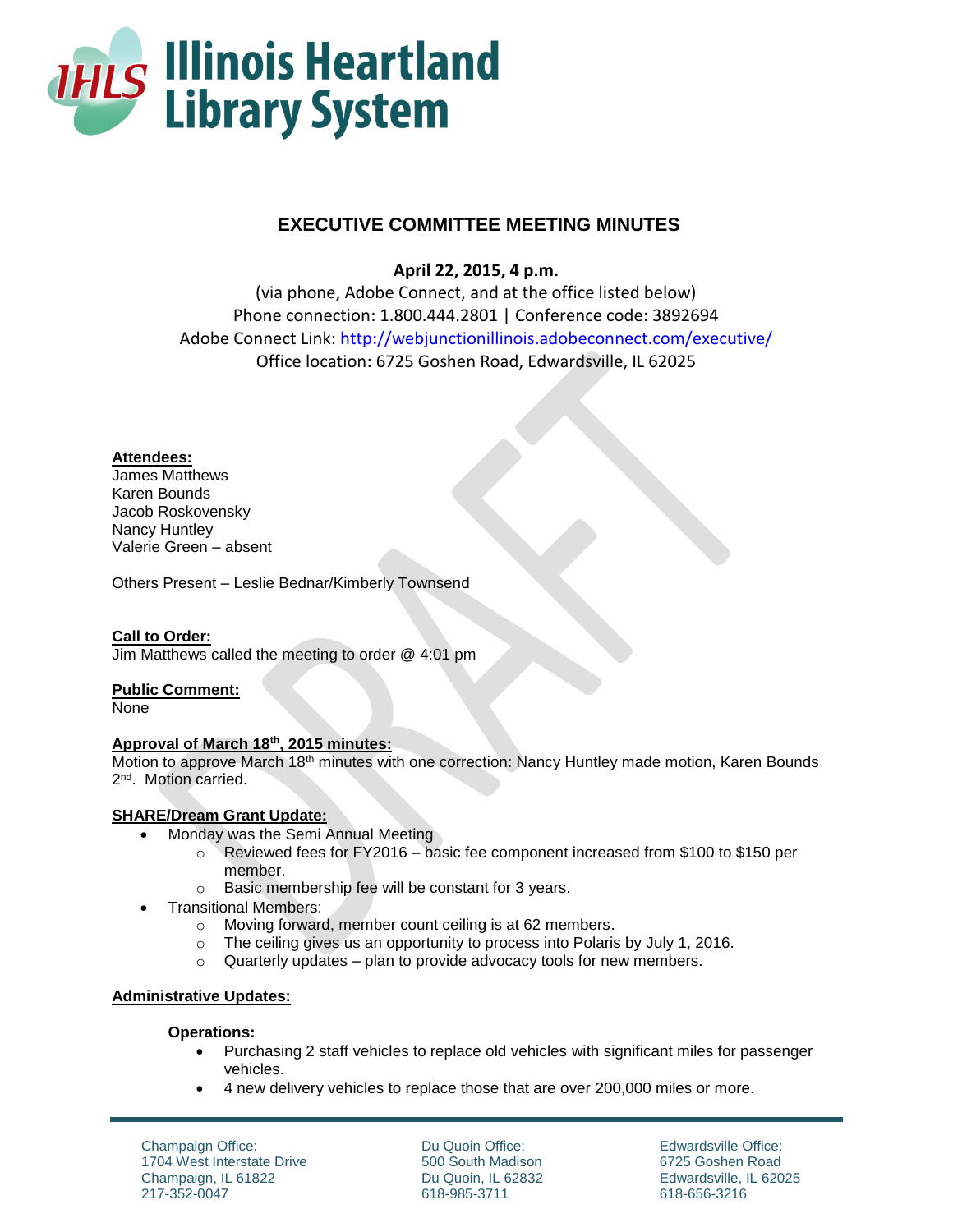

## **Facilities:**

- No new roof options in Champaign.
- Waiting on response from roofing company in Du Quoin to repair large holes.
- Installed factory refurbished PolyComm units for videoconferencing in Edwardsville and same in Decatur.

#### **Grants:**

- April 15<sup>th</sup> all quarterly grants where submitted on time.
- Submitted IMSA grant application for FY2016.
- Currently working on OCLC, CMC and TMQ (The MARC of Quality) grant applications for FY2016.

#### **Staffing:**

- Hired 4<sup>th</sup> Accounting staff member this week. She will be working 100% on OCLC billing grant. She begins the 1<sup>st</sup> week of May.
- New IT member has been on staff two weeks, Brandon Chapman. He is working out great, we are happy that he is on board.
- Faith Jones (Du Quoin Operations Manager) is retiring in the middle of May. Her replacement has started and is being trained by Faith.
- Du Quoin Operations Assistant position recently vacated, has been filled and the new employee is now on board.

## **Open Meetings Act:**

We had one violation, it has been addressed.

# **Committee Updates**:

#### **Membership and Policy Committee**:

- Suspending 3 member libraries due to issues.
- Received application for Decatur Correctional Center as a law library, recommending approval.
- East St Louis School District was a prior member currently pursuing membership. We are awaiting the completed application.

#### **Finance Committee**:

Will meet on Monday and report at board meeting.

#### **Personnel Committee**:

• Committee did meet.

#### **Facilities Committee**:

- Champaign parking lot repair cost \$85,000.00
- Du Quoin HVAC unit update \$8,000.00
- Edwardsville parking lot bid seal & strip \$8300.00
- Committee is planning to review more building location options.

# **Long Range Planning Committee**:

Champaign Office: 1704 West Interstate Drive Champaign, IL 61822 217-352-0047

Du Quoin Office: 500 South Madison Du Quoin, IL 62832 618-985-3711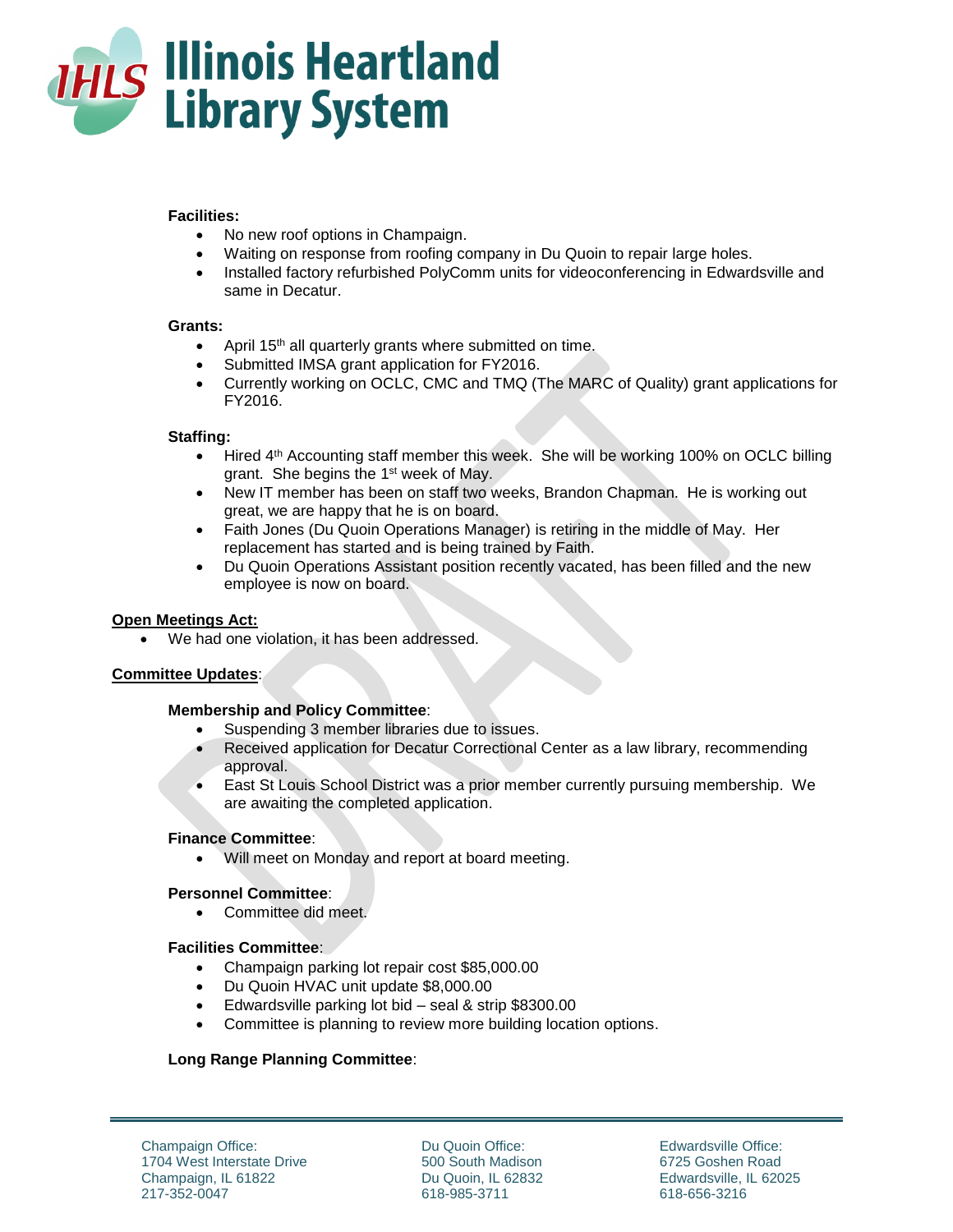

Did not meet this month. This team needs new leadership. George is now participating on the Illinois State Library Advisory Committee and has asked to be removed. Nancy Huntley volunteered to help. The board will consider appointing Nancy at the April meeting.

## **Nomination Committee:**

- Elections are complete. Committee's is done.
- Ready to present the board election results at the May board meeting for certification.

## **Unfinished Business:**

- Accounts Receivable Coordinator has been hired.
- Plan of Service / Budget:
	- $\circ$  Reserve fund presented at the board referred to the capital fund only which is a defined fund.
	- o CD's also show available funds.
	- $\circ$  Working Capital necessary to maintain as separate "pool" of funds due to extreme delays in payments from the State of Illinois.
	- o Plan of Service will be updated in the board packet.
- All System Board Meeting:
	- $\circ$  Will be held May 12<sup>th</sup>.
	- o The agenda has been submitted to all board members.

## **New Business:**

- Decatur Video conferencing has been installed. This should improve quality at this location.
- 2015 Annual Meeting 50<sup>th</sup> Anniversary of Library Systems in Illinois
	- o Recognize board members who are retiring members and staff
	- $\circ$  Recommend Champaign as location for meeting members are in agreement
	- o Will provide a schedule next month
	- o Will invite new board members also
- Capital Projects:
	- o Purchase 4 vehicles
	- o Parking lot in Edwardsville
	- o HVC in Du Quoin
	- o Servers in Edwardsville
- Citation Review Schedule:
	- o Suggested Schedule provided
	- $\circ$  Suggest that each board member present a citation or a citation section to the board members. Each presentation will have a time limit.
	- o Staff will provide System Act overview
	- o Leslie will provide backgrounder for next meeting

#### **Agenda Building**:

- o Susan Mendelsohn is retiring will confirm for presentation.
- o Consent agenda will include:
	- Board prior minutes, Policy, Facilities, Personnel, HR Report, Operations report, Staffing Report, Activities Report, IT Report, SHARE/Dream Grant report
	- Finance report will be pulled from the consent agenda this month and going forward.
- o Unfinished business:

Champaign Office: 1704 West Interstate Drive Champaign, IL 61822 217-352-0047

Du Quoin Office: 500 South Madison Du Quoin, IL 62832 618-985-3711